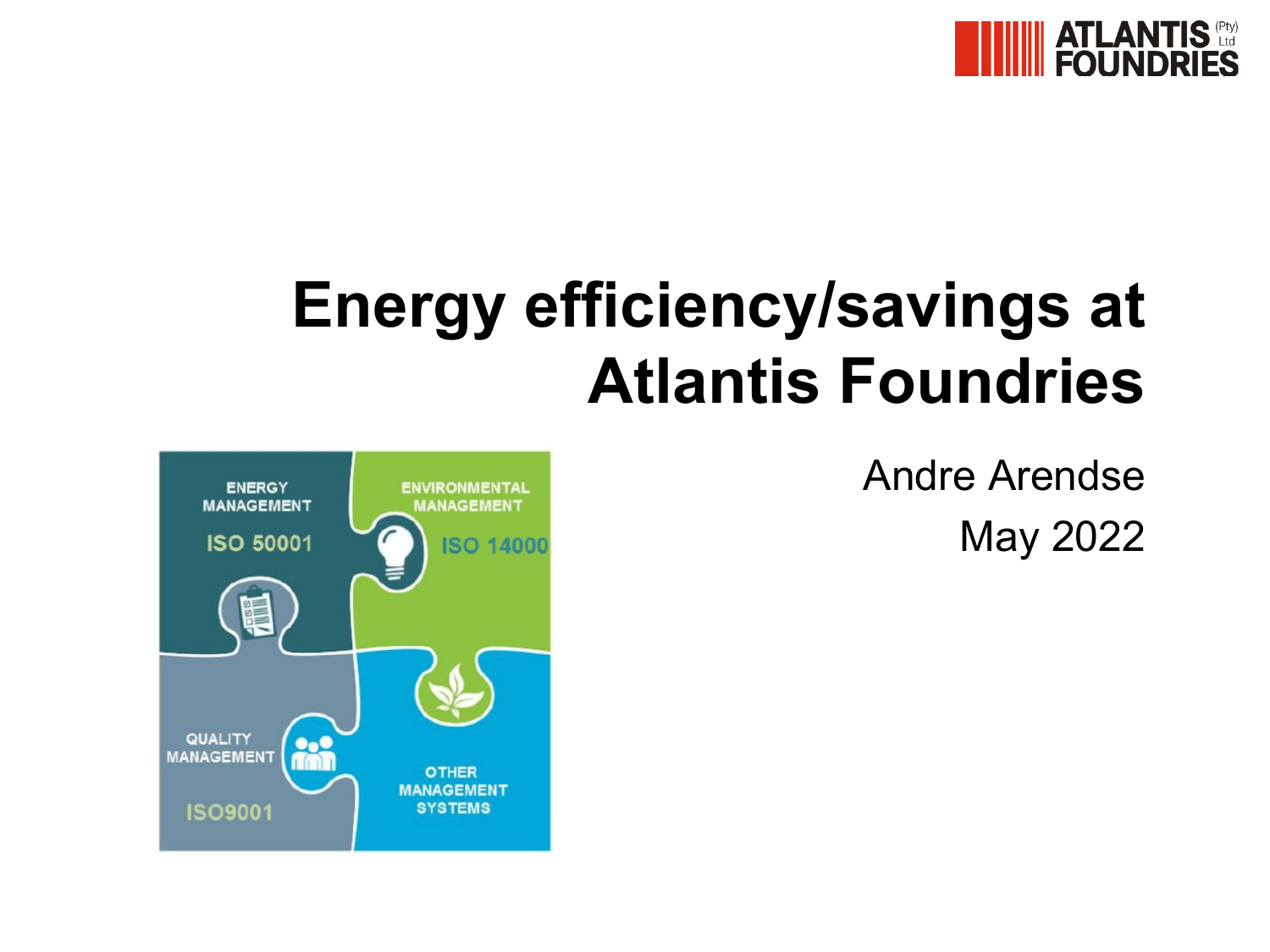



### **Presenter bio…**

## **Andre Arendse**

<u>Training…</u>

- Electrical: Ndip. Elec Eng. (HC, Automation & Control)
- Mechanical: S4
- GCC Factories

Employment…

- Plant engineer at Atlantis Foundries
- Employed since 2010

## Duties include…

- Automation tasks
- Substation maintenance
- Project consulting

## Newer activities…

- **Energy efficiency**
- Power quality

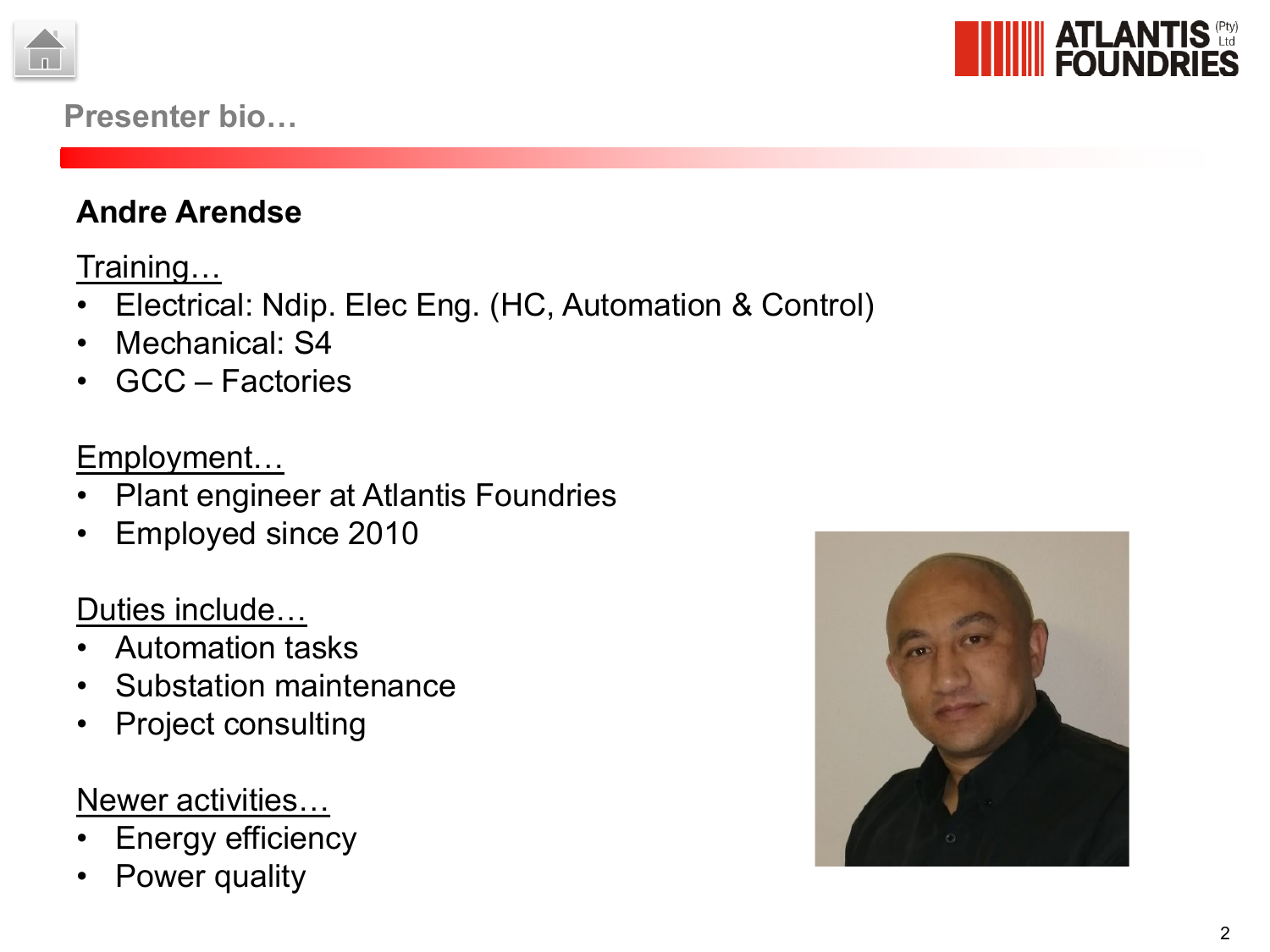



#### **About Atlantis Foundries…**

- **Manufactures engine castings**
- **Part of the Daimler group, Truck division**
- In operation since 1982 (was known as ADE)
- **Situated in Atlantis, Western Cape**
- 800+ employees
- NMD of 31MVA, supplied at 11kV

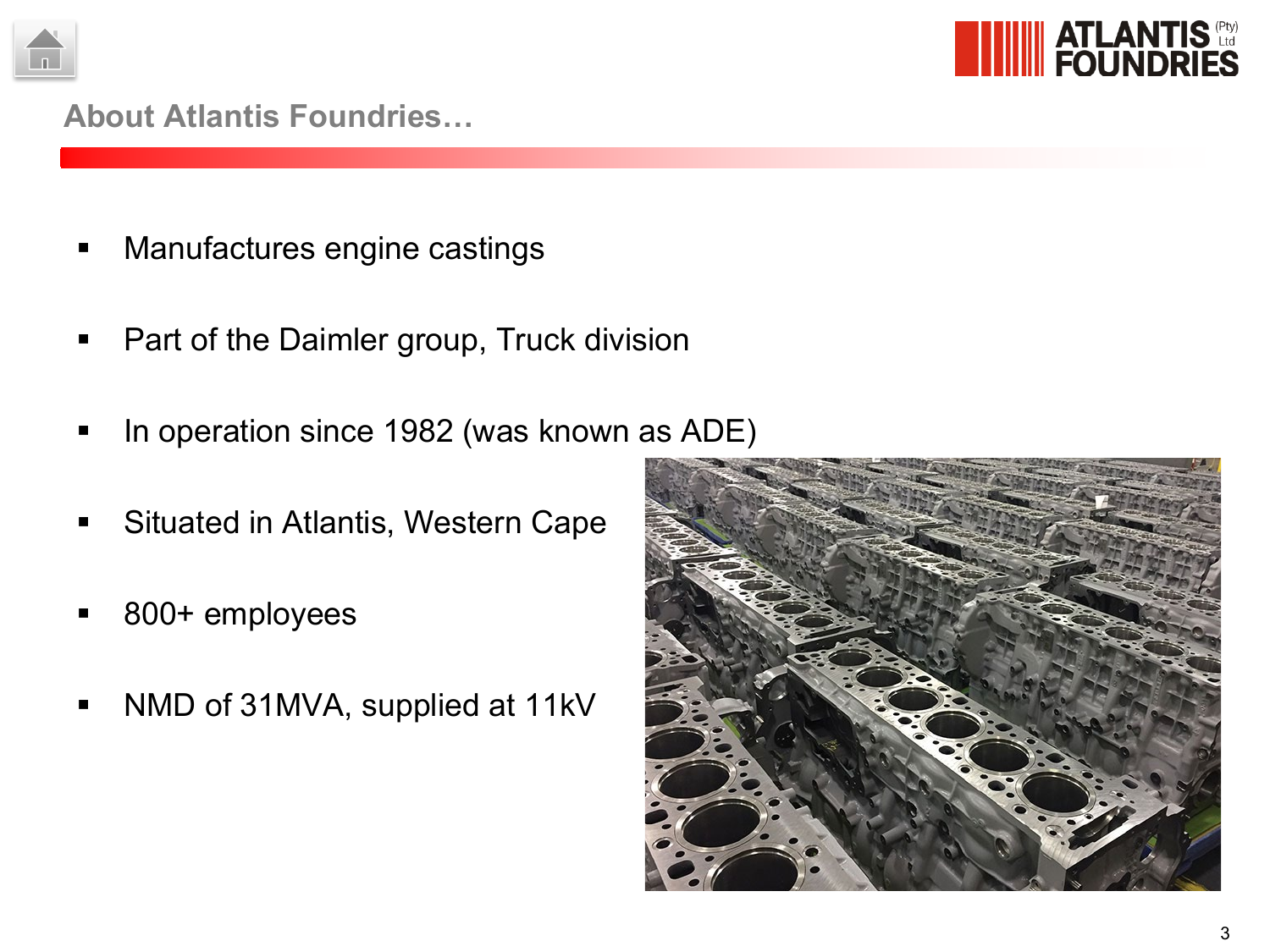



## **Interventions implemented – LED lighting**

Normal first step

## **Advantages…**

- **More efficient than incandescent and discharge lighting technologies**
- **Longer operating hours**

## **Disadvantages…**

- Higher initial cost
- More prone to propagate voltage flicker, which contributes to 'sick building syndrome'

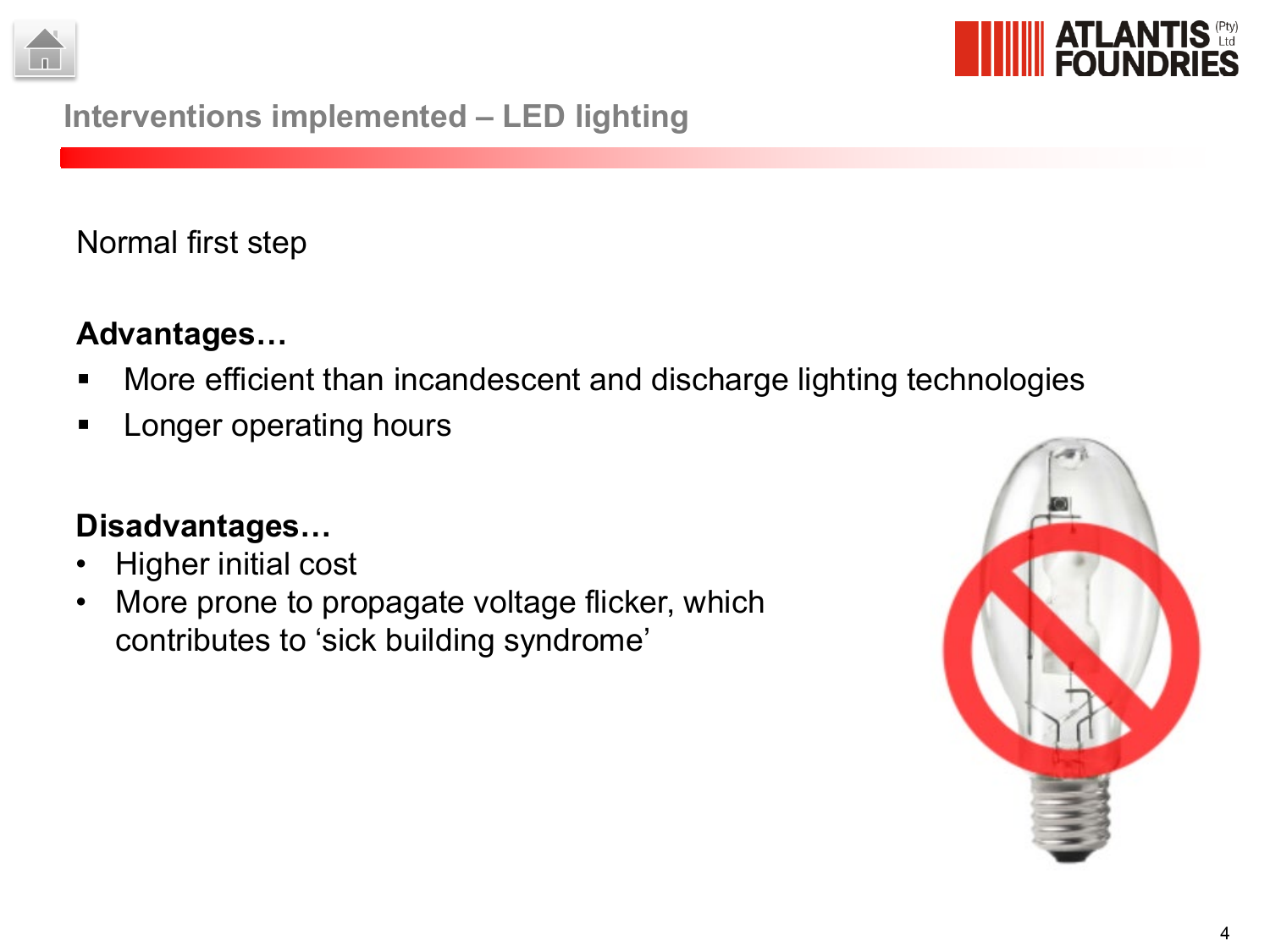



**Interventions implemented – Maximum demand control**

- AF is on the *'Time Of Use'* tariff, which have the following features...
	- Energy is cheaper or more expensive, depending on when you require it.
	- The max demand for a given month is only assessed during the *'peak'* and *'standard'* times.
- A max demand controller was commissioned to only allow usage up to NMD during *'off-peak'* times.

#### Note:

This does not necessarily reduce the amount of energy used for a given month, because load shifting is performed. The saving is realised through the decrease in demand payments.

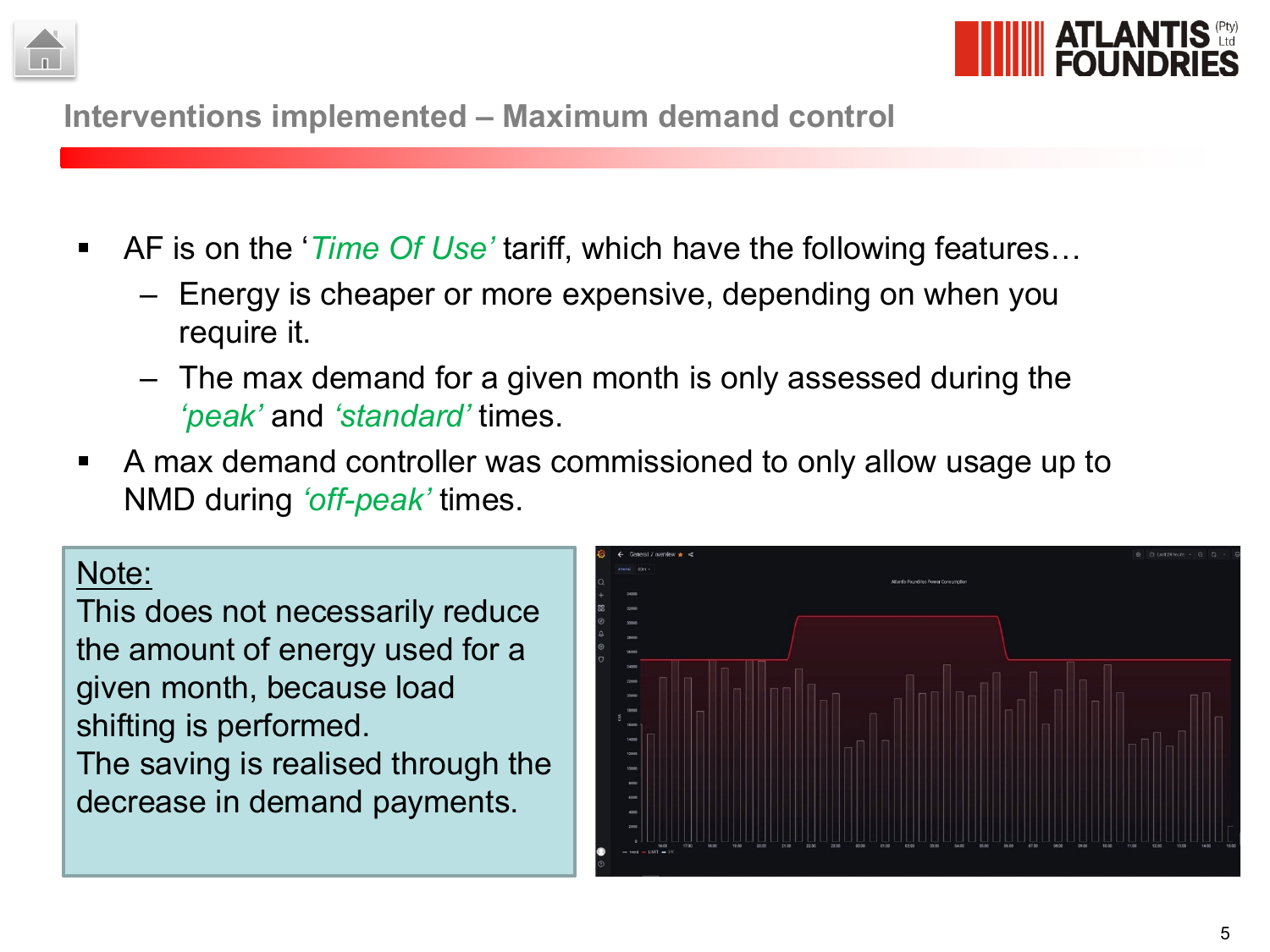



**Interventions implemented – Power factor correction**

- PFC reduces the amount of power required from supplier.
- Better technologies than the traditional *'fixed step'* PFC exists.
- Several Static VAr Generators (SVG's) were installed.

# **Advantages…**

- Continuously variable response, no switched steps
- Low maintenance
- Quicker payback period
- Less space required
- **IMMULE 10. 2008 100 IMMULE 10. 2008 10.** Immune to, and does not amplify harmonics

# **Disadvantages…**

- Higher initial cost
- Generates heat. AC likely required

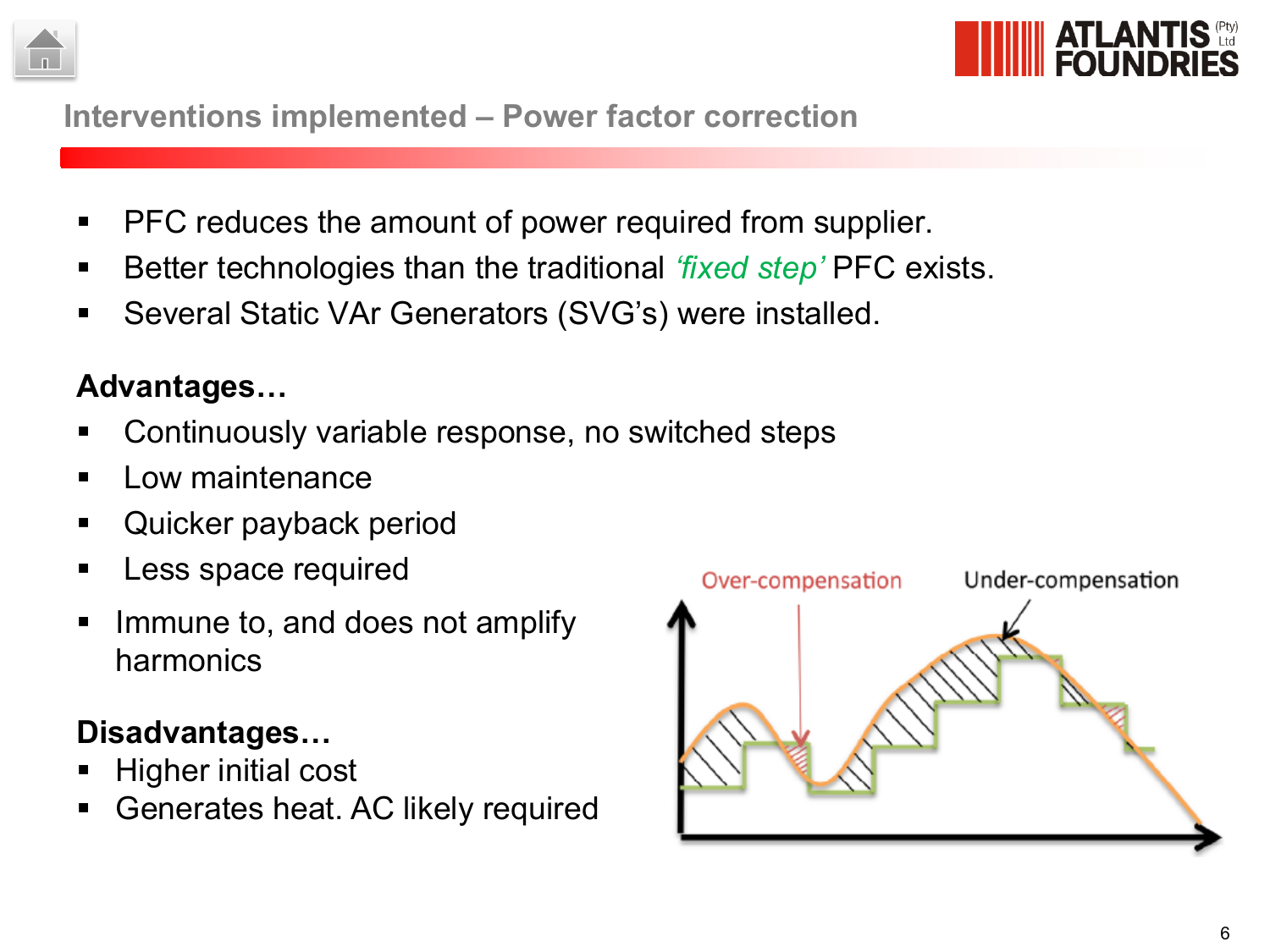



**Interventions implemented – Cooling tower fan control**

- Fans are normally on when the CT is in use. This causes the  $\Delta T$  to go too low, which is not good for the process.
- *Solution:* The ΔT is monitored. Soft-starters were installed to switch fans off when not required.

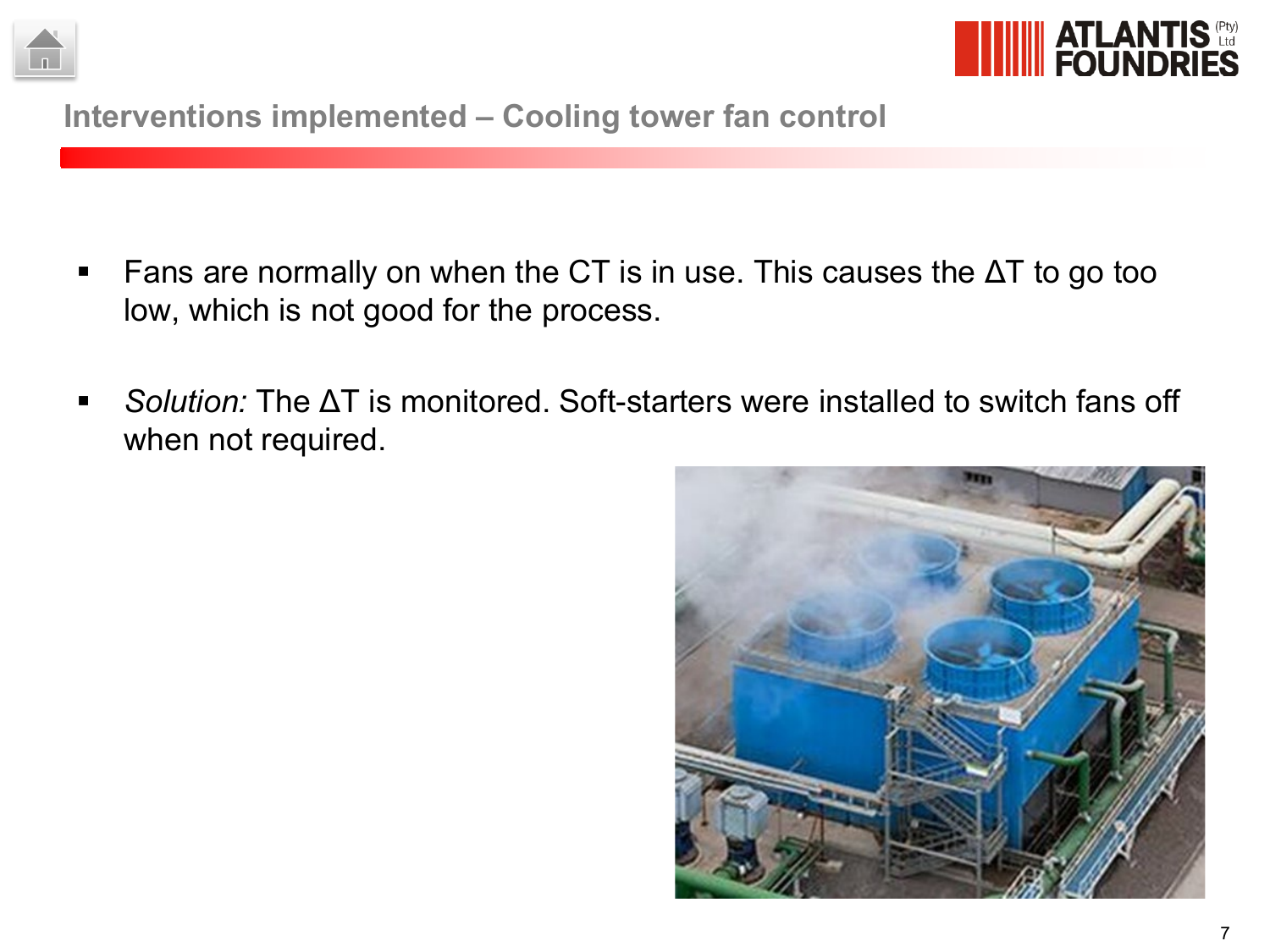**Interventions implemented – Dust extraction motor speed control**

- Motor and impeller dimensions oversized normal engineering practice when too little data is known upfront.
- Dampers were used to regulate suction additional loss to be overcome by the motor.
- Affinity laws indicate that there's a cubed relationship between power and fan speed.
- VSD's were installed to control speed at optimal setpoint.
- Implemented on 2x 132kW, 1x 200kW, 1x 160kW motors.

 $\frac{P_1}{P_2} = \left(\frac{N_1}{N_2}\right)^3$ 





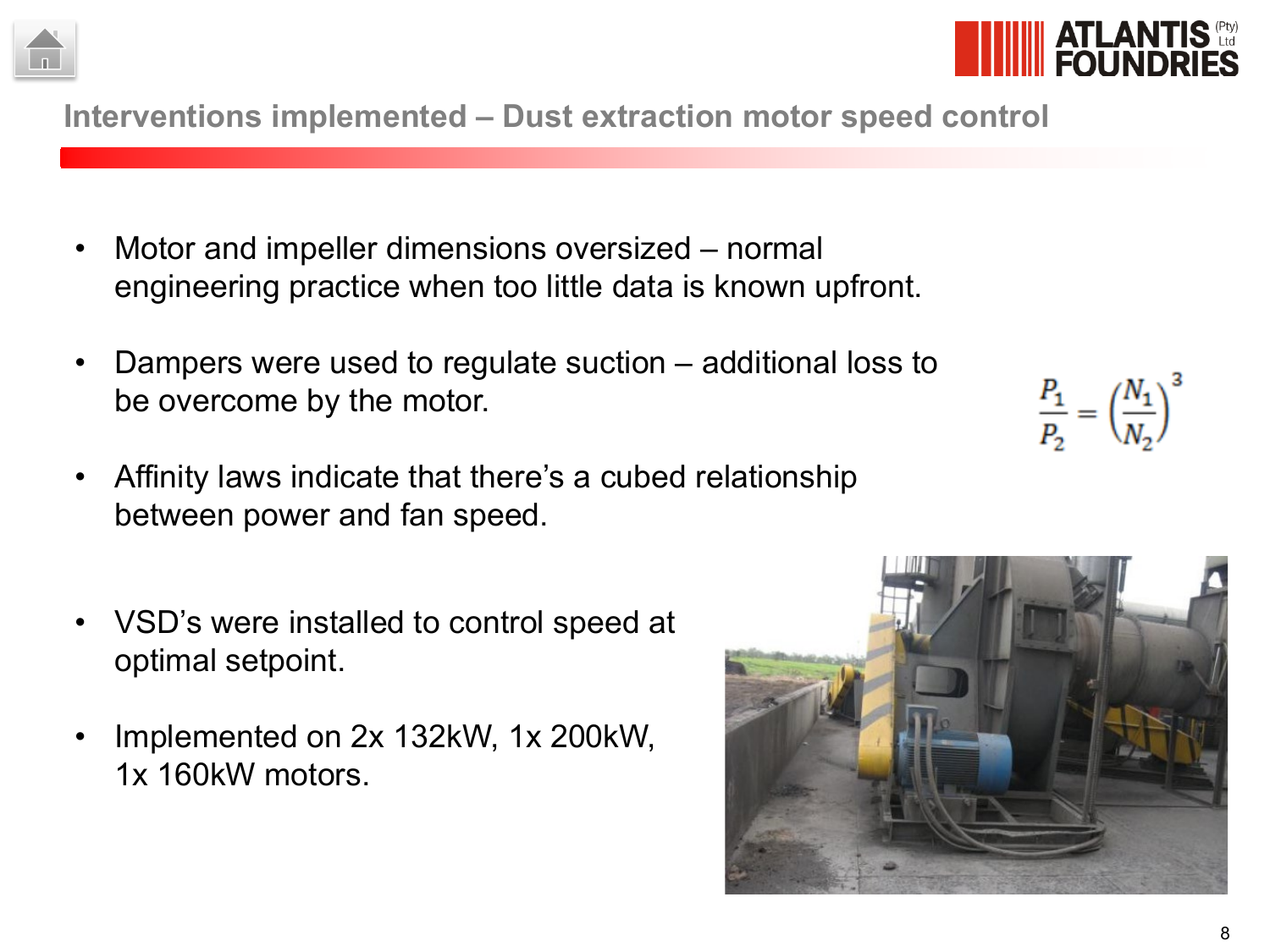



**Interventions implemented – Compressed air monitoring**

- **EXELGE EXERGE** Leaks were identified and fixed.
- Benchmark/baseline was established.
- **Trends are compared to benchmark to determine if intervention is required.**

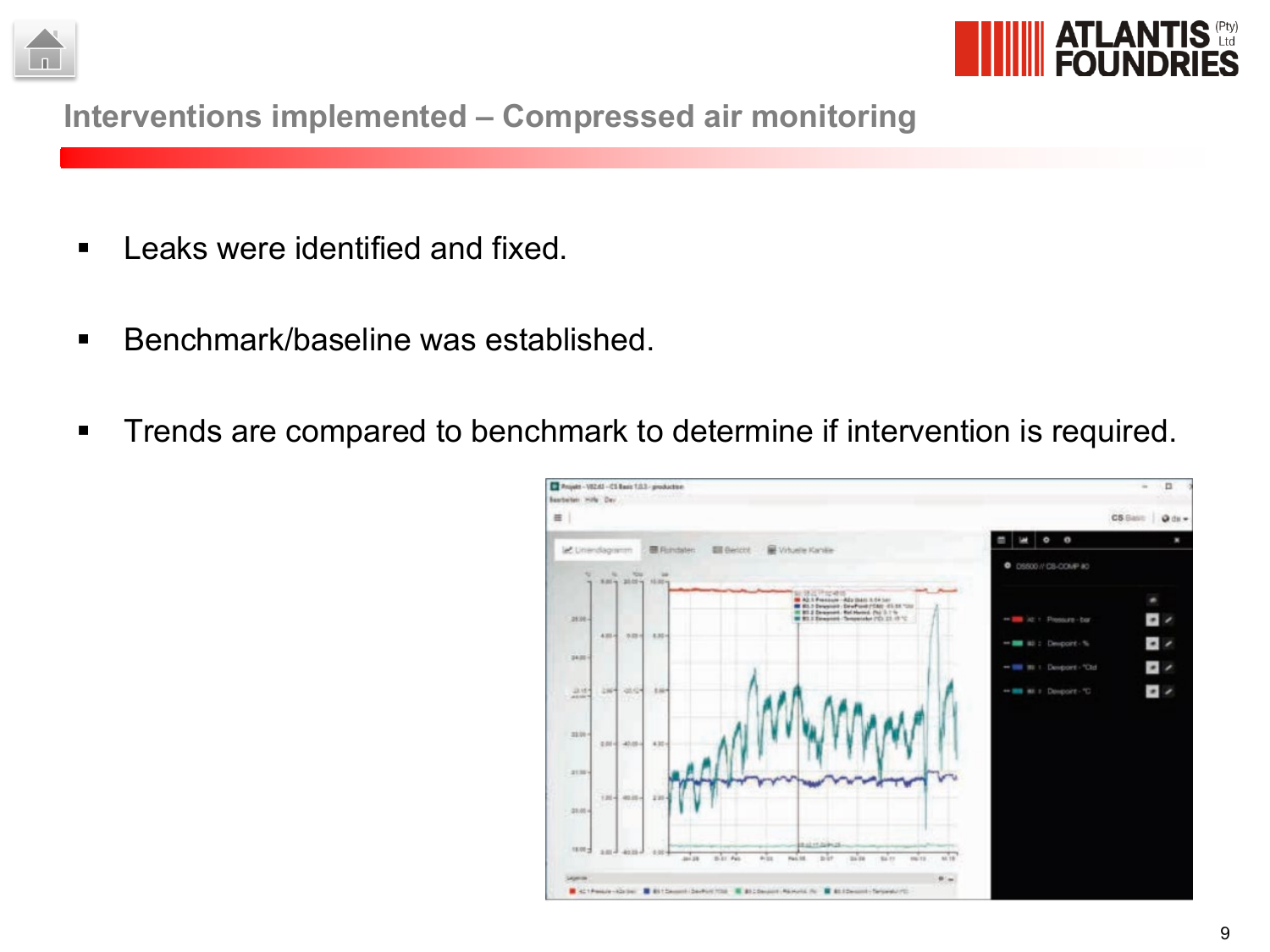



**Interventions implemented – Active harmonic filter**

## **Harmonic pollution has the following effects…**

- The lifetime of nearby equipment is reduced.
- **Equipment (motors) draw more energy than required.**
- **Transformers and cables run hotter than required. This heat energy has to** come from somewhere

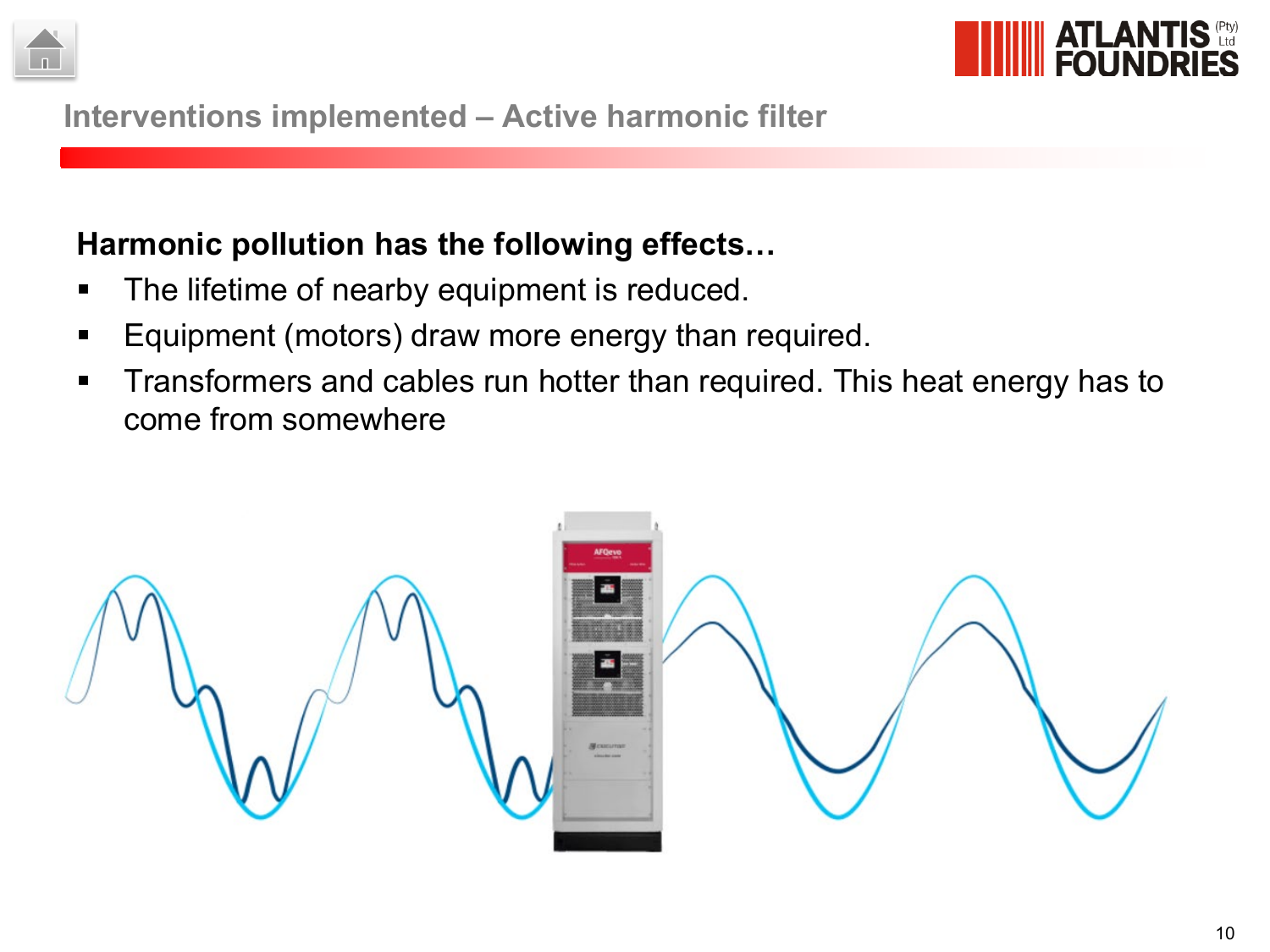



## **Project implementation and assessment period: 2012-2019**

- **Total energy saving claimed:** 28,4GWh
- **Tax allowance claimed (R0.95/kWh): R26,9m**
- SARS rebate: R7,4m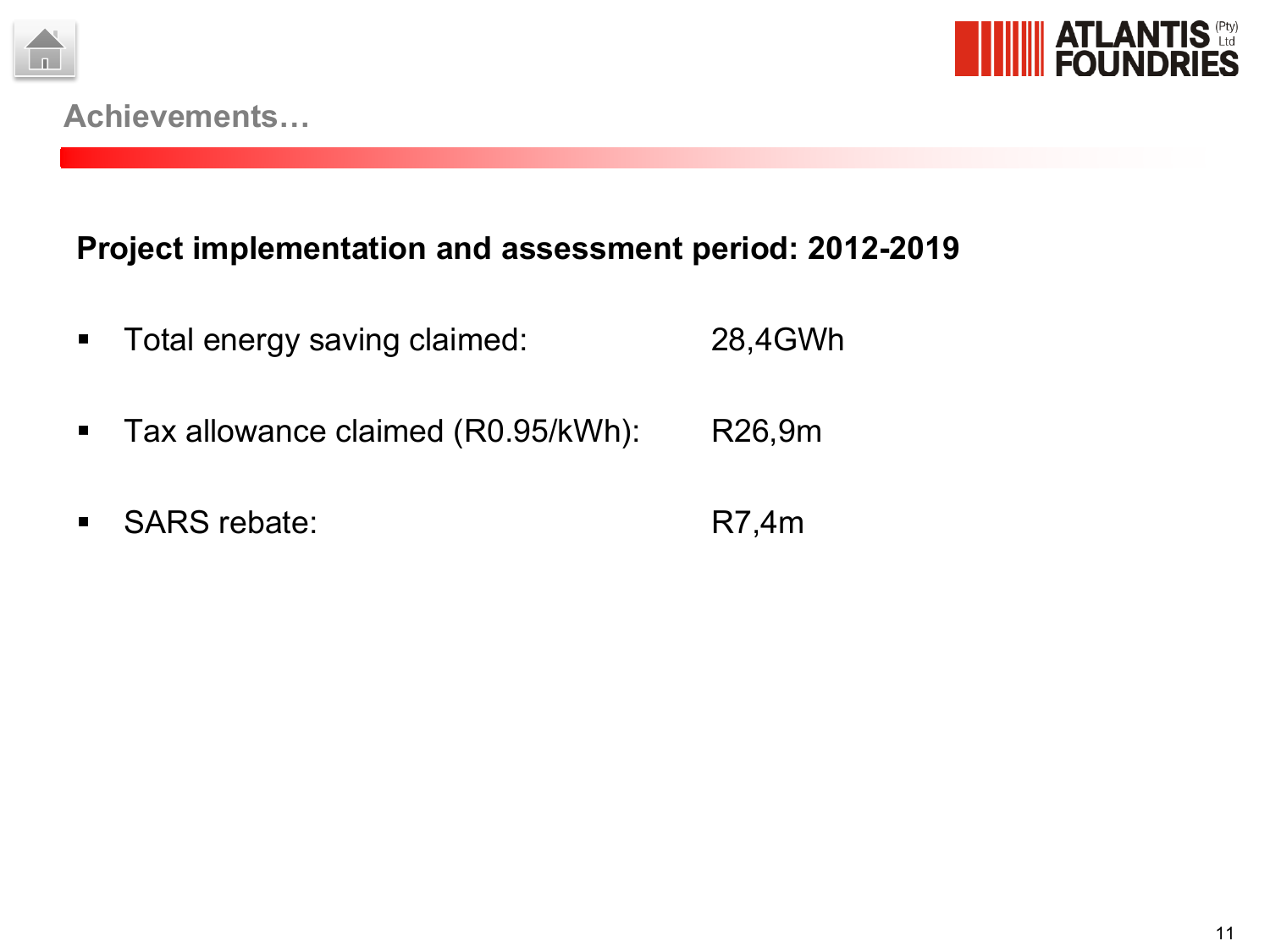



- AF approached AIDC
- **AIDC referred AF to NCPC**
- NCPC arranged for a site inspection report with recommendations issued
- AF approached M&V for project registration, verification, and 12L SARS application
- M&V based application on the *'whole facility approach'* as other projects were also implemented that had an indirect effect on energy usage
- SANEDI issued 12L Energy Efficiency Tax Certificate (rebate)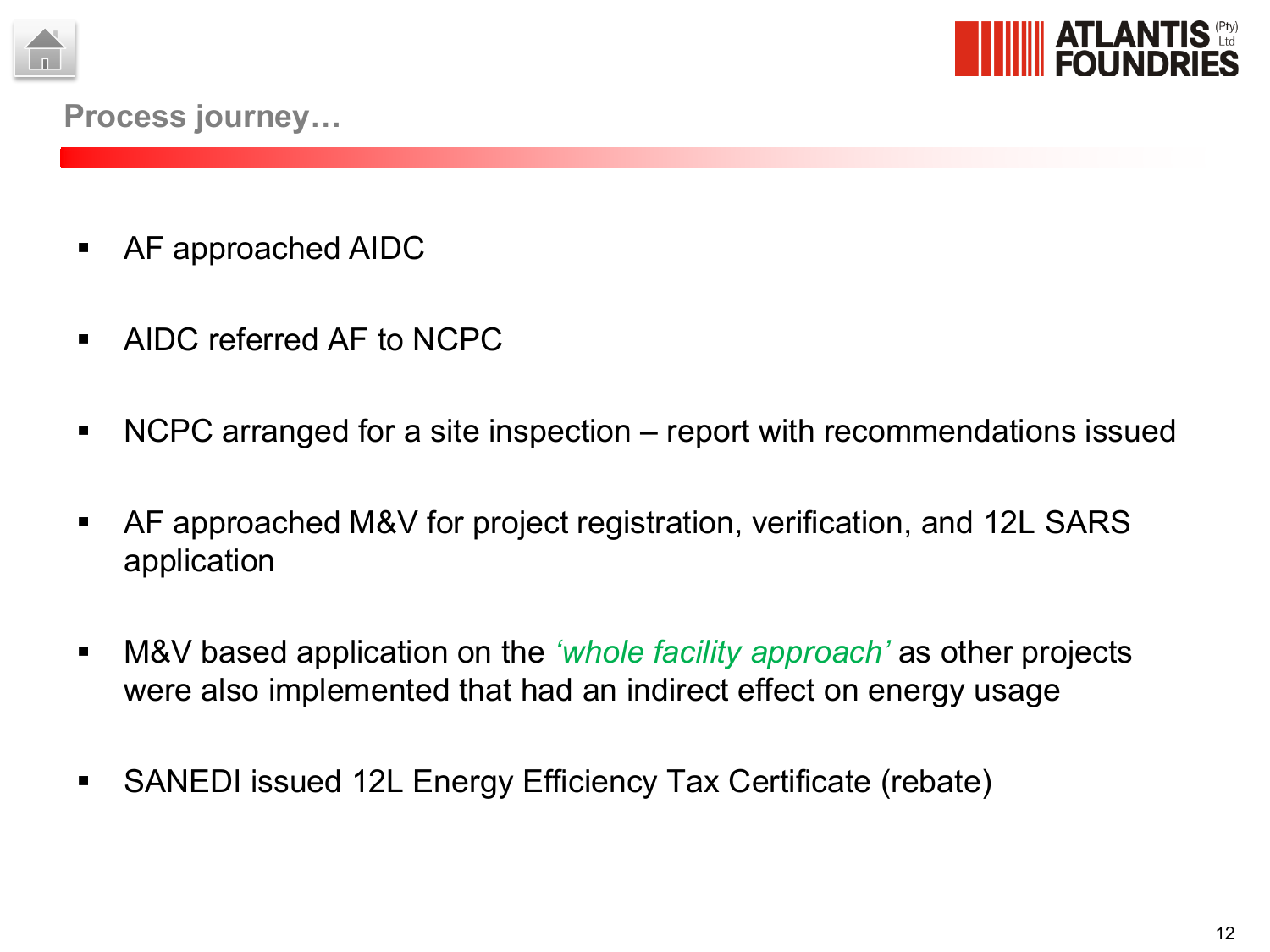



## **Next steps – identify loops where PID control can be implemented**

- It is well known that, compared to on/off control, PID control is better for process control.
- Less emphasised is that PID is also good for energy/resource efficiency as only the amount of energy/resource required is injected into the process.

## **Places to implement…**

- Electric and gas heating applications
- Dosing systems

# **Advantages…**

- Stable process parameters.
- Optimal energy usage

# **Disadvantages…**

- More complex to implement and troubleshoot
- Can make situation worse if not done properly

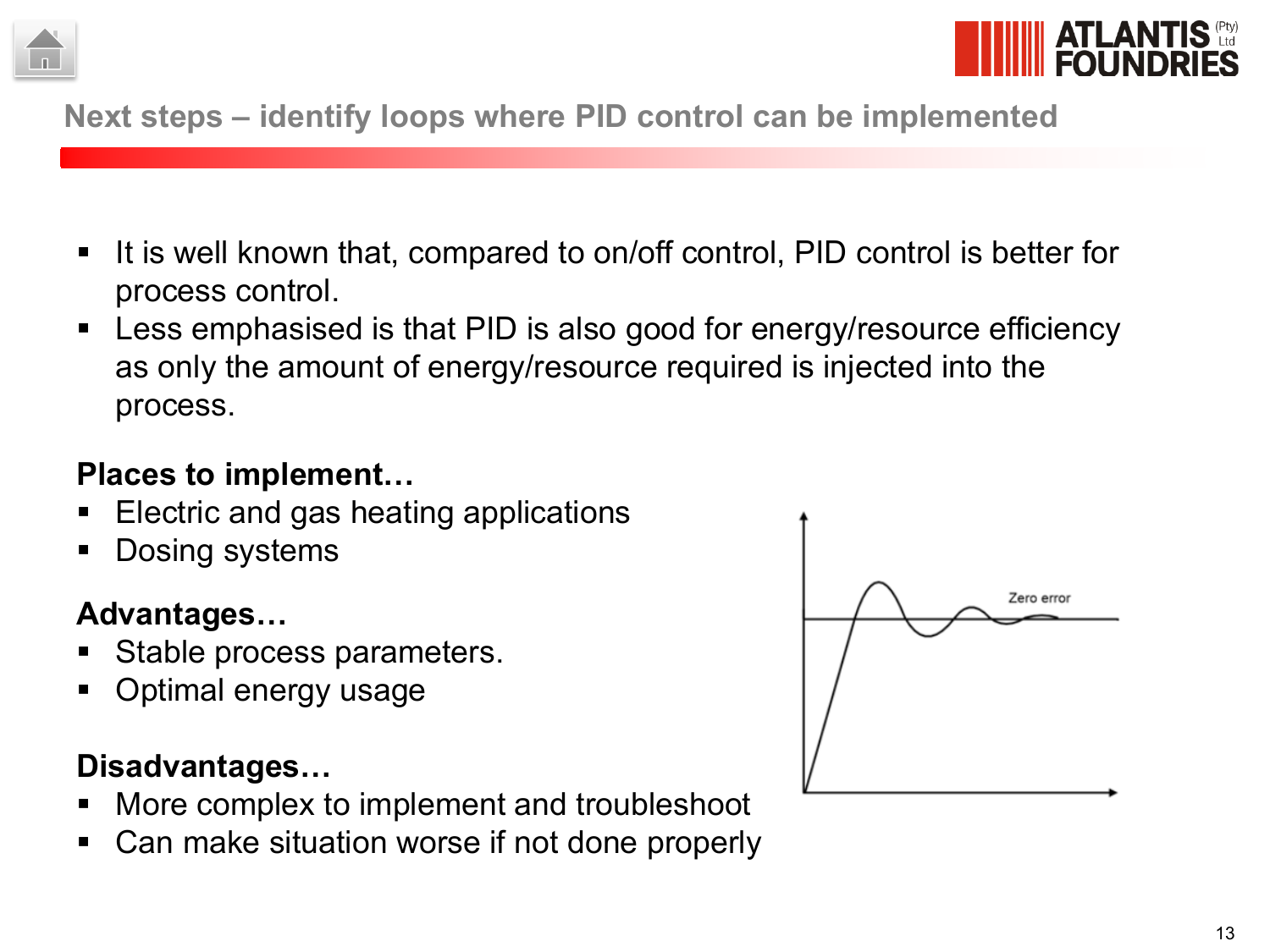



### **Power vs time is good, but a histogram reveals more!**

- **If ideally, the load should either be on or off.**
- Histogram reveals that there are actually 3 modes of operation.
- **For 40% and 10%, respectively, of the time this load is in other** state. Eliminating/reducing the unwanted states is an energy saving opportunity!

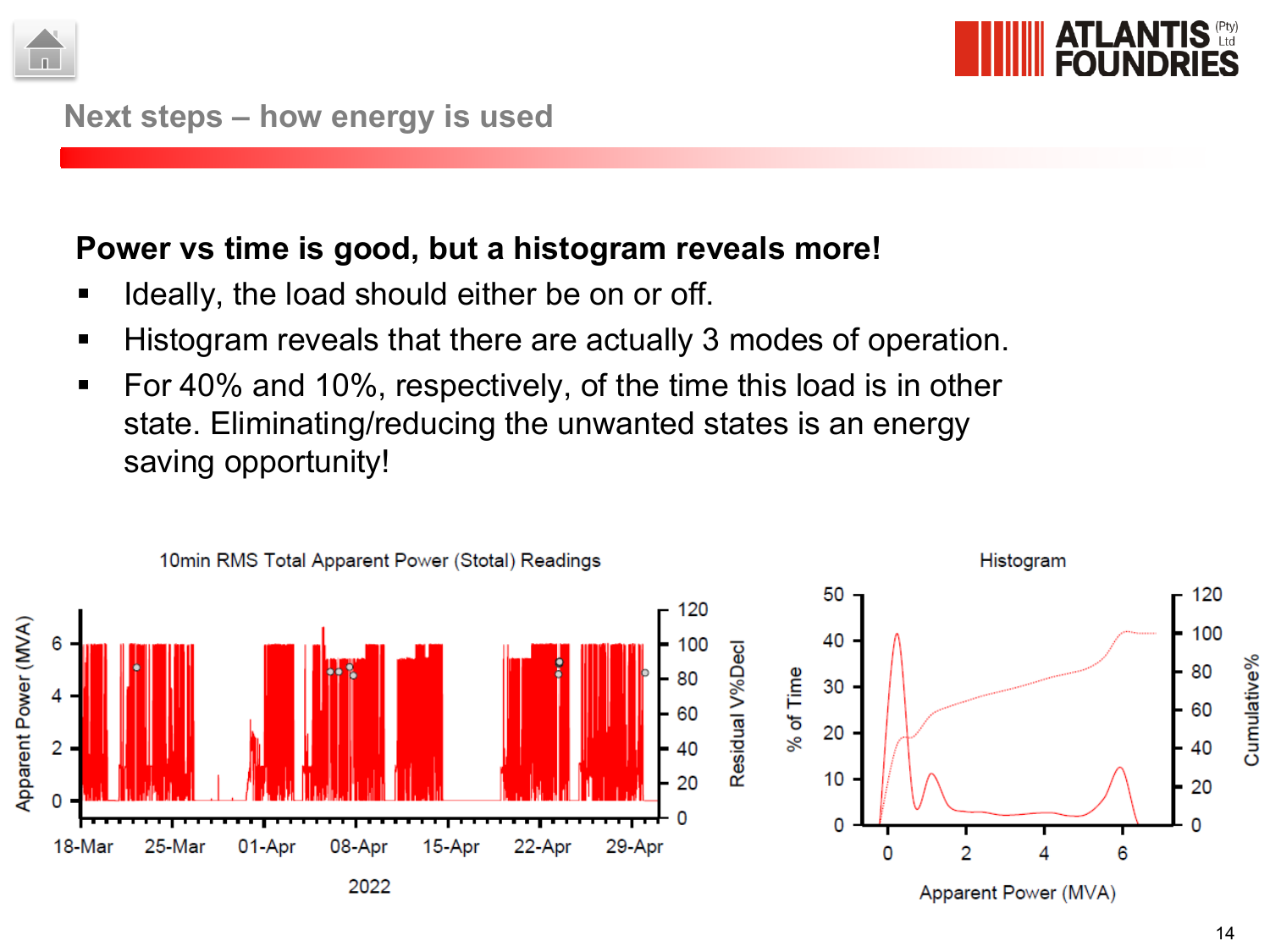



#### **Next steps – ISO50001 certification**

## **Benefits…**

- Helps company to gain competitive advantage.
- Helps company to improve its reputation.
- **Proof that the company is serious about fighting climate change.**



**Energy Management System**